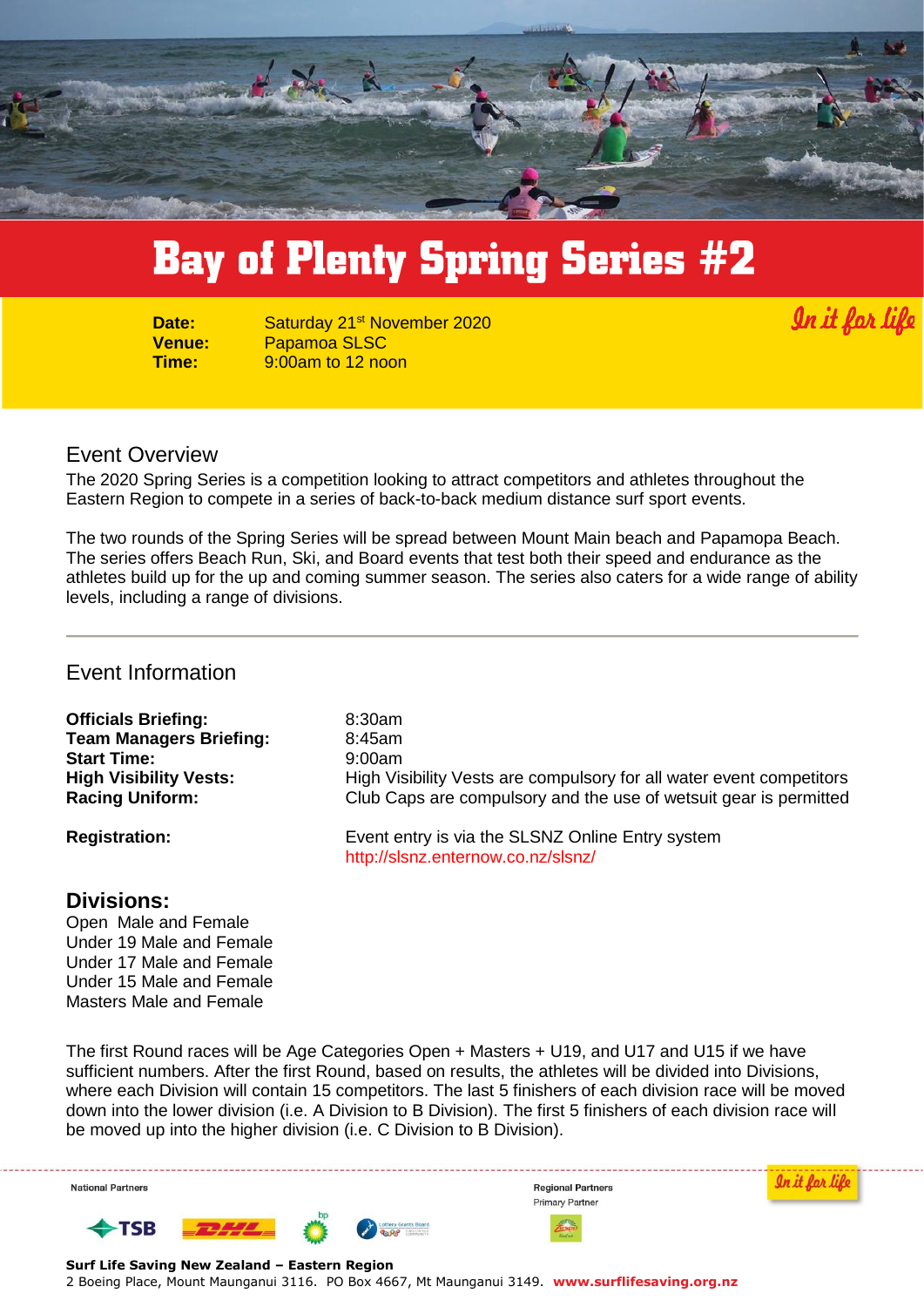Any subsequent registrations at later rounds will result in competitors being automatically placed in the lowest division for the first race.

#### Events:

1km Beach Run / 2km Beach: run simultaneously 800-1000m Board Race – 3 Races 1000-1500m Ski Race – 3 Races

Please note that the events listed and the number of rounds on the day is dependent upon the number of entries and surf/weather conditions.

| Tides: |               |  |
|--------|---------------|--|
| Low:   | 0639 hrs 0.3m |  |
| High:  | 1313 hrs 1.8m |  |

#### Programme

| <b>Start Time</b> | Event                    | <b>Notes</b>                              |
|-------------------|--------------------------|-------------------------------------------|
| 9.00am            | 1km or 2km Beach Run     | One race only. Events run simultaneously. |
|                   | Board Race - Round One   |                                           |
|                   | Ski Race - Round One     |                                           |
|                   | Board Race – Round Two   |                                           |
|                   | Ski Race - Round Two     |                                           |
|                   | Board Race - Round Three |                                           |
|                   | Ski Race - Round Three   |                                           |

#### Event Safety Crews and Officials

Papamoa SLSC will be supplying the Event Safety Crews and Officiating Team If you would like to be a part of the Event Safety Crews or Official Team, please contact the Event Manager. His details can be found at the end of this flyer.

#### **Notes**

In the event of the poor Surf Conditions, the competition will be relocated to Pilot Bay. All competitors will be notified during registration at Papamoa or through the SLSNZ Eastern Region Facebook page. Click [here](https://www.facebook.com/slsnzeasternregion) to view the page.



**Jackson Edwards** - Lifesaving Sport Manager - Eastern Region M | 027 525 7222 E | [jackson.edwards@surflifesaving.org.nz](mailto:jackson.edwards@surflifesaving.org.nz)

**Surf Life Saving New Zealand – Eastern Region–** 2 Boeing Place, Mount Maunganui 3116. PO Box 4667, Mt Maunganui 3149. **[www.surflifesaving.org.nz](file://///slsnzfp01/company/SPORT/Events/Events_EasternRegion/1.%20ER%20Pool%20Championships/Circulars/www.surflifesaving.org.nz)**